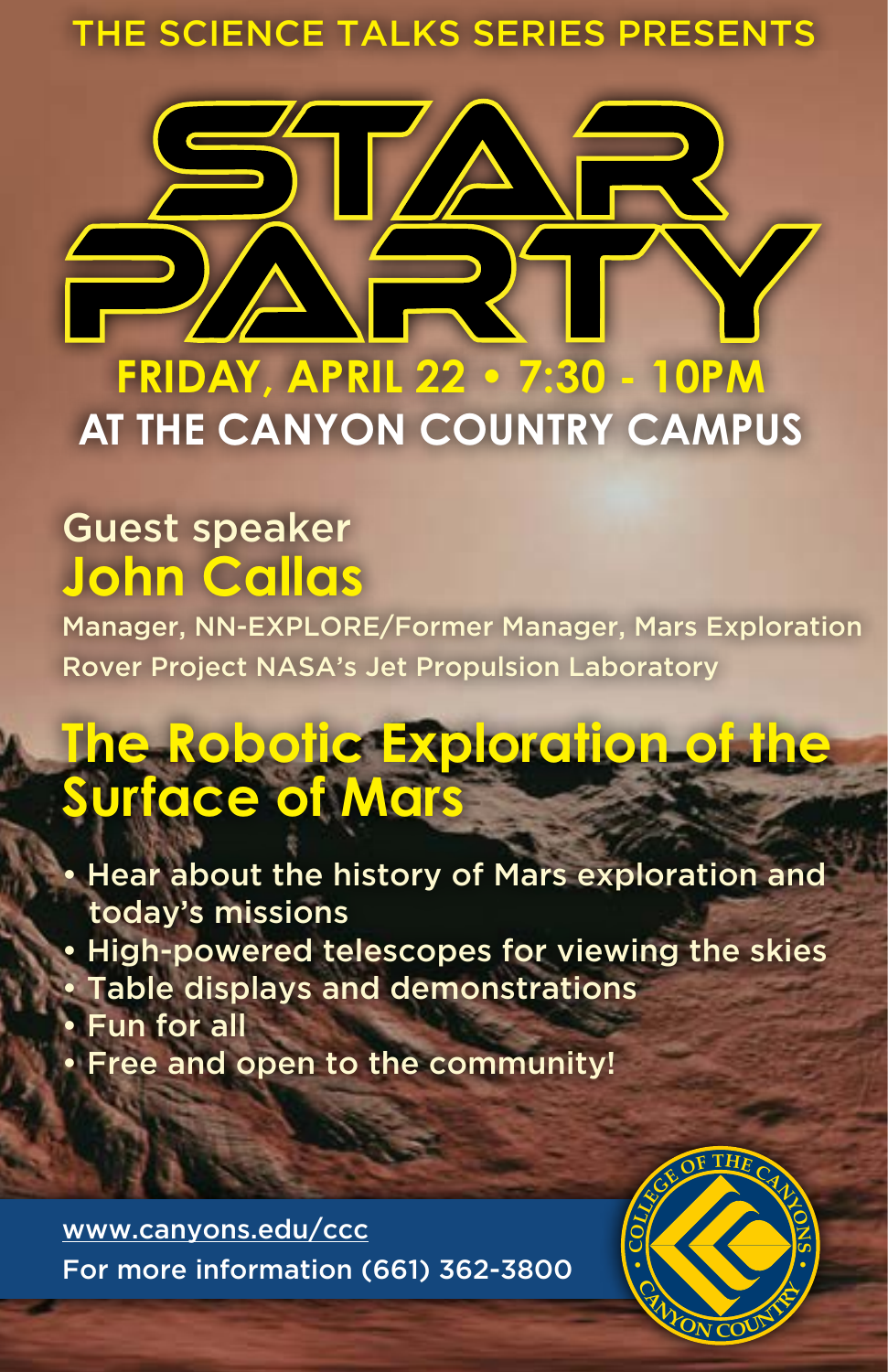## ABOUT THE SANTA CLARITA COMMUNITY COLLEGE DISTRICT

The Santa Clarita Community College District serves a 367-square-mile service area in northern Los Angeles County. College of the Canyons, the single college within the district, has campuses in Valencia and Canyon Country as well as online. Located on a 153-acre campus in Valencia and a 70-acre campus in Canyon Country, the College offers classes during fall and spring semesters, as well as summer and winter intersessions. Currently, COC offers more than 180 degrees and certificates, along with 30 undergraduate and graduate degree programs available in the University Center from multiple partner institutions.

The Canyon Country Campus, which opened in 2007, has become known as a comprehensive campus that offers high-quality instructional programs, supportive student services, and meaningful community partnerships. Since 2007, the campus has offered more than 8,000 classes and served more than 66,000 students, and the campus is transforming with new permanent structures. The Takeda Science Center at the Canyon Country Campus opened to students in Fall 2021, providing 55,000 square feet of state-of-the-art laboratory and classroom space for high-demand instructional programs. The Science Center is a beautiful facility that has expanded campus opportunities and pathways for students and the community. In Fall 2022, the campus also expects to open a new Student Services & Learning Resources Center to provide integrated student support functions, library, tutoring, and classrooms adjacent to the Science Center.

College of the Canyons has maintained its status over the years as one of the largest employers in the Santa Clarita Valley and is a vital cultural, educational, and economic force in the region. The Canyon Country Campus contributes to this educational work and community impact. For more information, including class registration information, please visit the website below:

## **COLLEGE OF THE CANYONS CANYON COUNTRY CAMPUS**

17200 Sierra Highway, Santa Clarita, CA 91351

(661) 362-3800 | [www.canyons.edu/ccc](http://www.canyons.edu/ccc)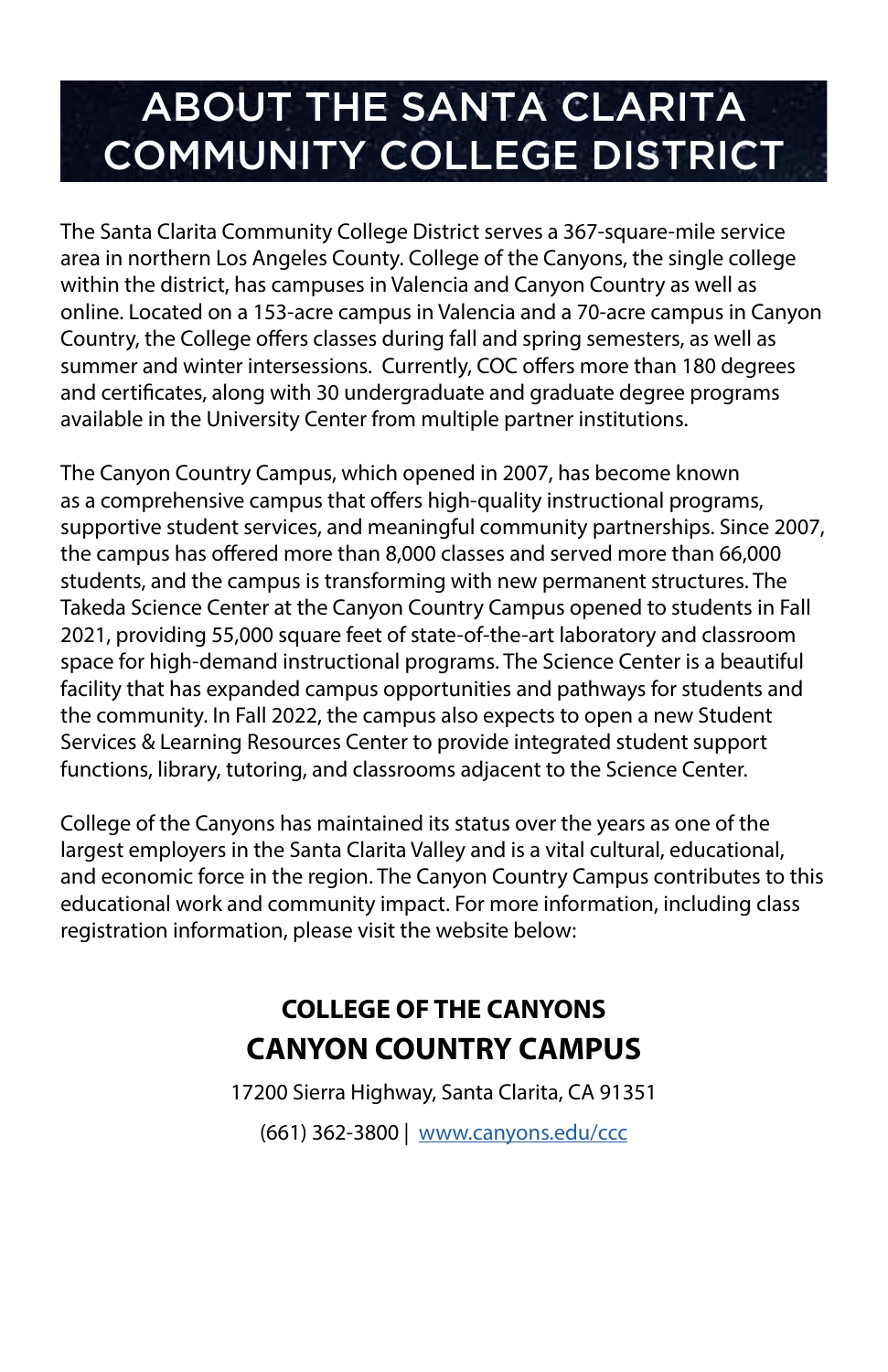# EVENT AGENDA



| $7:30 - 7:45$ pm        | <b>Welcome &amp; Opening Remarks</b><br>Dr. Ryan Theule, Campus Vice President, and<br>Mr. Anthony Michaelides, Campus Dean                                                                       |
|-------------------------|---------------------------------------------------------------------------------------------------------------------------------------------------------------------------------------------------|
| $7:45 - 7:50 \text{pm}$ | <b>Local Group Astronomy Club</b><br>Dave Flynn, Member, The Local Group Astronomy Club of SCV                                                                                                    |
| $7:55 - 8pm$            | <b>Meet Our Students</b><br>Professor Teresa Ciardi and the Aerospace and Science Team                                                                                                            |
| $8:05 - 8:50$ pm        | "The Robotic Exploration of the Surface of Mars"<br>Presenter: John L. Callas, Manager, NN-EXPLORE/<br>Former Manager, Mars Exploration Rover Project; NASA's Jet<br><b>Propulsion Laboratory</b> |
|                         |                                                                                                                                                                                                   |
| $8:50 - 9:05$ pm        | Q & A                                                                                                                                                                                             |
| $9:05 - 9:10$ pm        | <b>Closing Remarks</b>                                                                                                                                                                            |
| $7:30 - 10$ pm          | <b>Explore Interactive Table Displays</b><br>Stop by the table displays to see activities and projects,<br>provided by College of the Canyons' student clubs, departments<br>and other groups     |
| $7:30 - 10$ pm          | <b>Telescope Viewing</b><br>Telescopes are provided by the Local Group Astronomy Club of<br>SCV, and the Antelope Valley Astronomer's Club, and by College<br>of the Canyons.                     |

#### **Thank you for joining us!!**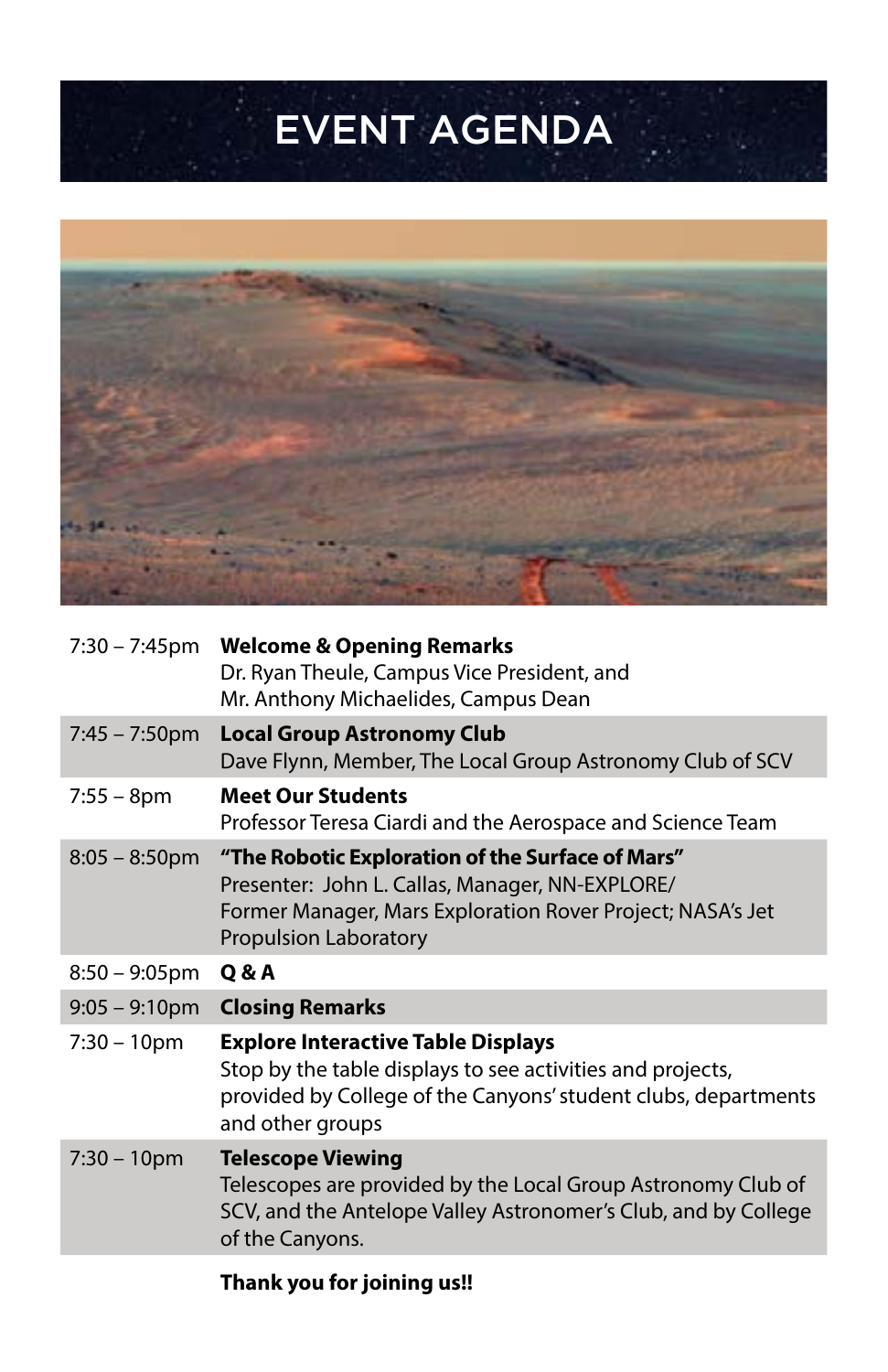# SPECIAL GUEST SPEAKER



**John Callas, Manager, NN-EXPLORE/ Former Manager, Mars Exploration Rover Project NASA's Jet Propulsion Laboratory**

Mars has been the target of exploration since the beginning of the Space Program, first with fly-by missions, then orbiters, then

landers. Since 2004, NASA rovers have been conducting sustained exploration of the surface of Mars. The first rovers of this sustained exploration, Spirit and Opportunity have made significant discoveries in understanding the Red Planet, finding evidence of past habitable environments that could possibly have supported life. More recently, Curiosity, a larger, more capable rover, has extended the exploration to a third location on Mars, Gale Crater and is advancing the current phase of exploration with the ability to search for the chemical building blocks of life, organic molecules, moving closer to answering the questions about extinct or extent life on Mars. NASA recently landed the next rover mission, Mars 2020 Perseverance rover along with the Mars helicopter, Ingenuity to explore, collect and cache samples for eventual return to Earth. The return of those samples will be a major step forward in our understanding and exploration of Mars.

John L. Callas, of NASA's Jet Propulsion Laboratory, Pasadena, Calif., was project manager of NASA's Mars Exploration Rover project from March 2006 to end of the project in September 2019. Previously, as science manager and then deputy project manager, he had supported the rover project since 2000. Callas grew up near Boston, Mass. He received his Bachelor's degree in Engineering from Tufts University, Medford, Mass., and his Masters and Ph.D. in Physics from Brown University, Providence, R.I. He joined JPL in 1987 to work on advanced spacecraft propulsion, which included such futuristic concepts as electric, nuclear and antimatter propulsion. In 1989 he began work supporting the exploration of Mars with the Mars Observer mission and has since worked on seven Mars missions. He has also been involved in the development of X-ray and gamma-ray instrumentation for astrophysics and planetary science. Currently he is supporting the discovery and characterization of exoplanets by leading the joint NASA-NSF Exoplanet Observational Research program. In addition to his JPL work, Callas teaches mathematics at Pasadena City College as an adjunct assistant professor.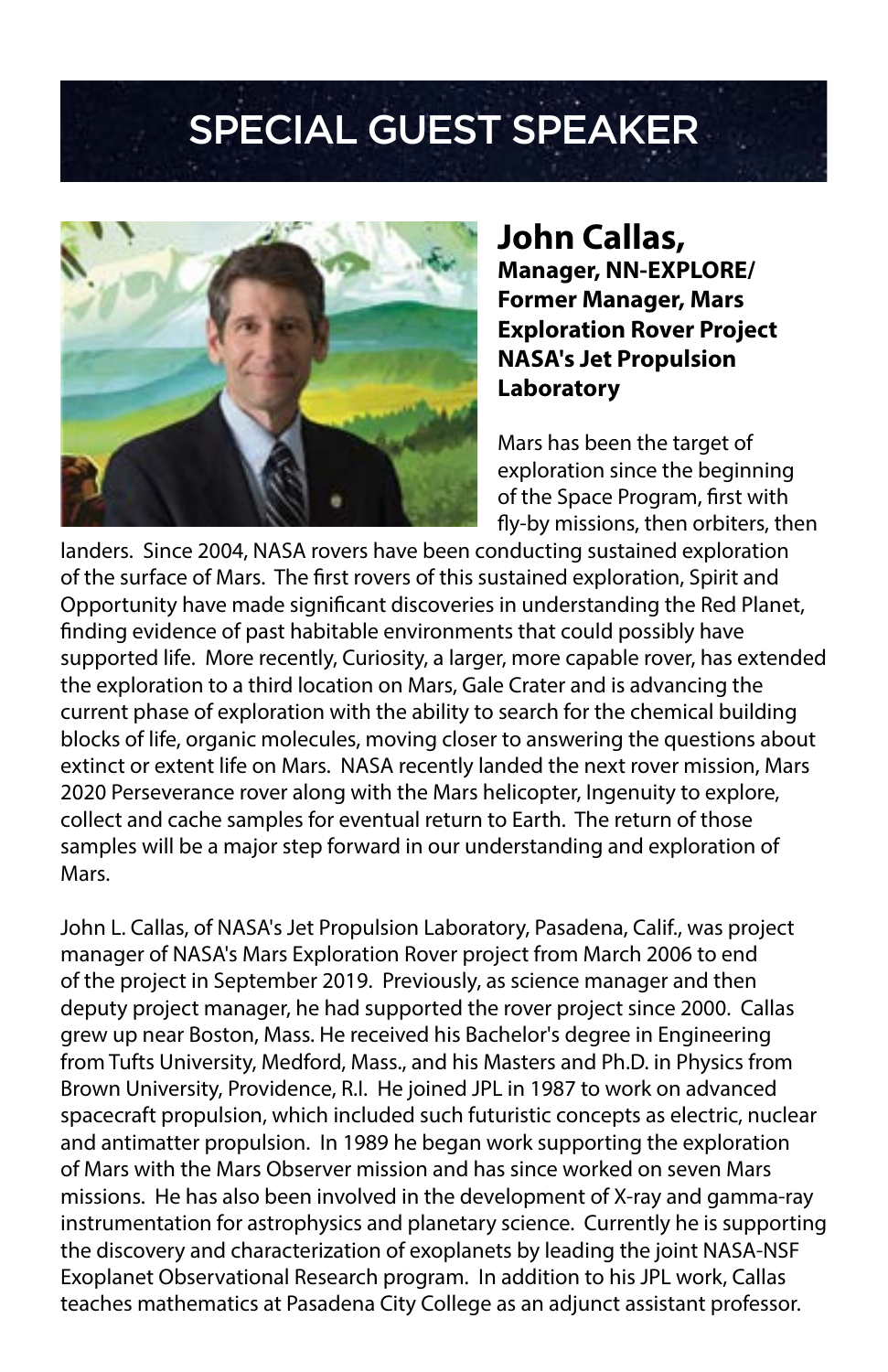# EXOPLANETS: WHAT'S OUT THERE

### **NASA Projects History & Scope Professor Teresa Ciardi**

At College of the Canyons (COC), we have developed an Aerospace & Sciences Team that has successfully competed to place experiments on the NASA High Altitude Student Platform (HASP) balloon and on the NASA RockSat-X suborbital rocket. COC competes with university teams for a limited number of spots on these platforms and is one of only a few community colleges to succeed, and the only community college to succeed 6 years in a row on HASP (2016, 2017, 2018, 2019, 2021, 2022) and 3 years in a row on RockSat-X (2019, 2021, 2022). We were invited to launch a 3rd project this year, and will launch 3 NASA space projects (RockSatX, HASP, and RockOn) in summer (2022).

Students work on their own time to make their ideas a reality while attending school and very often navigating life (e.g., full-time work, families). These student-designed experiments are completed on site by the students under the volunteer mentorship of two faculty advisors (Teresa Ciardi and Gregory Poteat). Students design, fabricate, integrate, and test the entire system. The students solder their own flight computers, develop 3D renderings, create mechanical drawings for machining, machine and construct their payload, develop leadership and time management skills, write initial testing procedures and analyze results, do all of the coding, complete reports and design reviews, and participate in public speaking and fundraising. We are an inclusive team and welcome all who have a desire to participate. The outcome is the achievement students reach from these experiences, and this was recognized when our HASP project was mentioned by the visiting 2022 Accreditation team!

#### **Space Diversity, Equity, & Inclusion in Action**

Participation in real space flight projects on student's own time is one way to address the lack of diversity in STEM. All students are welcomed, and inclusivity is expected and practiced. As a result, we have a team comprised of many students who are unrepresented in STEM with women and minorities in leadership positions. Students work collaboratively toward a common goal, to design, build, and launch experiments to space, to do something real. Confidence grows and students who would typically not continue in STEM are facing and overcoming barriers and persisting in their STEM pathways. The NASA projects instill motivation as students volunteer their time to build their skills and learn on their own. The real space flight skills and experiences acquired and developed through participation in NASA HASP and NASA RockSatX are in addition to what is taught in the classroom, and students are fully engaged in the process of doing something that is meaningful to them. There is a social need to remove barriers (perceived and real) and change the face of STEM to include many colors and all genders, a social need to support our underrepresented students in STEM in unique ways so they will persist.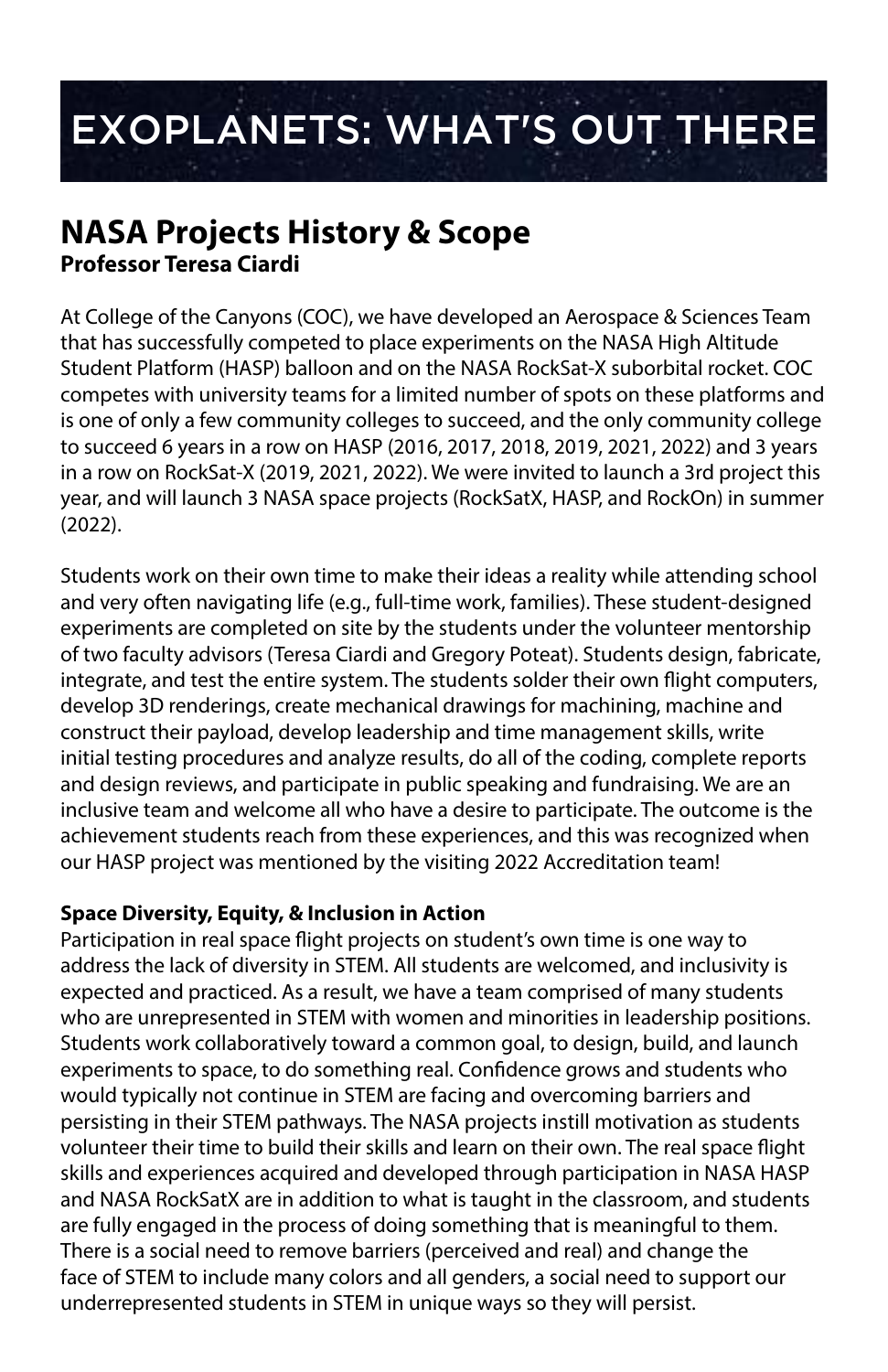## 2021 ROCKSATX LAUNCH & 2021 HASP TESTING INTEGRATION



#### 2022 Team Make-up

- 54 current students (40% female, 59% male, 1% non-binary)
- 7 COC alumni participating

• 11 ethnicities (African American/Black, Asian, European, Filipino, Hispanic/Latinx, Indian, Japanese, Korean, Mexican, Middle Eastern, White)

### A Challenge

Our largest barrier to the success of this program is the **funding**. We rely on community donations to make this valuable experience possible to promote DEI in STEM in a meaningful way that yields real space flight skills, and these **skills lead to transfer, internships, scholarships, and careers**. Without **donations**, this unique opportunity for the community college team would not exist.

Completing NASA missions does not fit within the framework of community college funding; however, we have proven for 6 consecutive years that these projects are important to the overall education and skill attainment and lead to persistence in STEM for all populations. Furthermore, the diversity seen on our team is not typical of what is seen in a STEM classroom especially in the disciplines of computer science, engineering, and physics.



#### **HASP & RSX TEAM [6] HASP.RSX.TEAM HASPRSXTEAM**

# PARTICIPATING CLUBS/GROUPS

Join us in thanking the following clubs, departments and organizations represented at the demonstration tables this evening:

- 
- 
- 
- Associated Student Government Hands on Earth Club
- Astronomy & Physics Club Helping Us Become Club
- Biological & Environmental Sciences STEM Equity Alliance
- Active Minds Chemistry Club
- All Can Code Club Civic Engagement Club
- American Cancer Society College of the Canyons Library
	-
	-
	-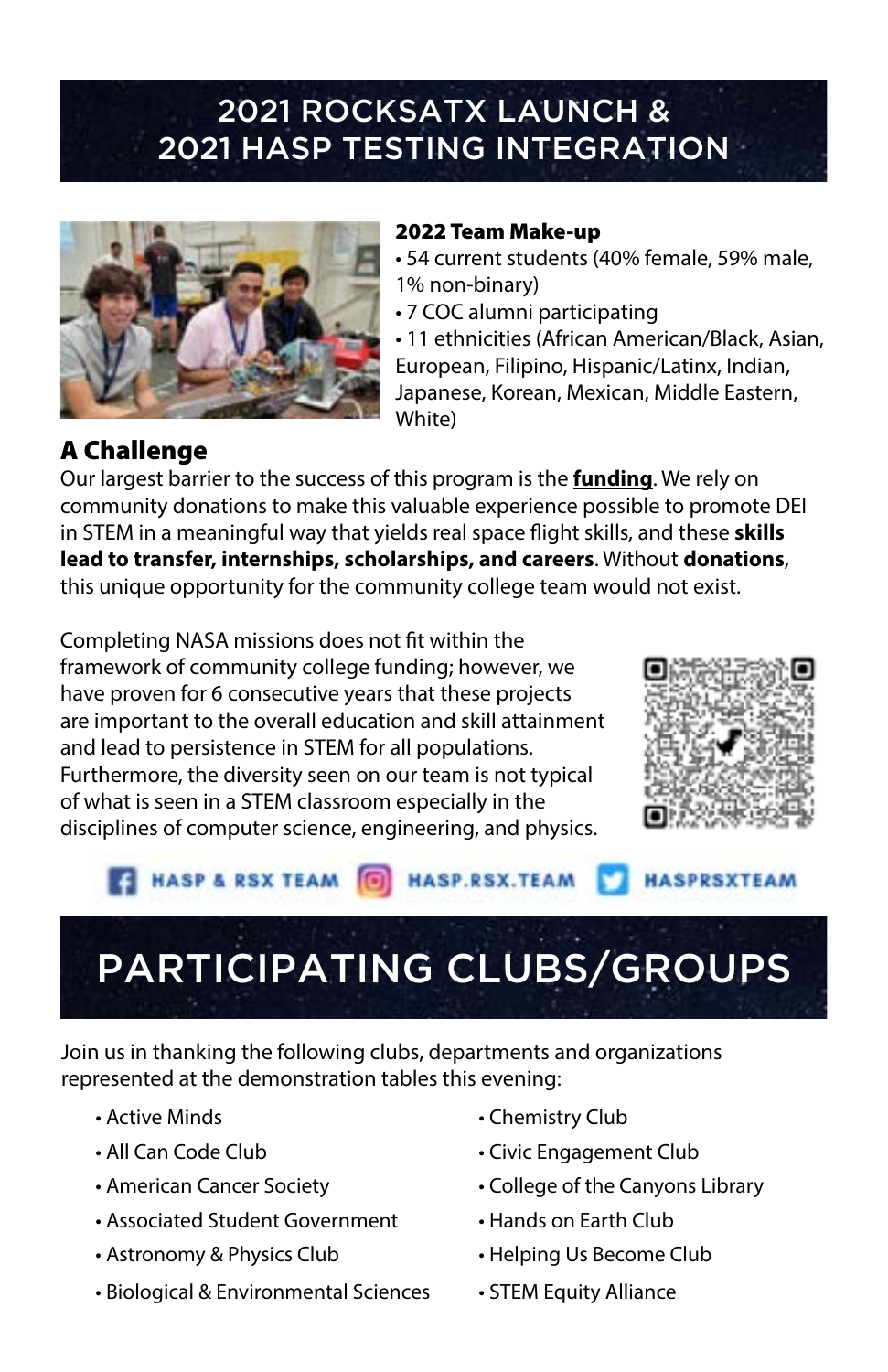## CANYON COUNTRY CAMPUS DON TAKEDA SCIENCE CENTER

The Don Takeda Science Center is an exciting new facility at the Canyon Country Campus. Opened for initial classes in Fall 2021, the four-story structure is situated at the center of campus on Dr. Dianne G. Van Hook Drive, a campus road named in 2018 to honor the Chancellor's 30+ years of service to College of the Canyons. With nineteen state of the art classrooms and labs, this facility is an important part of student access, engagement, and success on campus. An adjacent terraced amphitheater and plaza also provides student instruction and gathering space outdoors alongside the facility.



The Student Services & Learning Resources Center is currently under construction to the south of the Science Center and will provide a "one-stop" center for student support services.